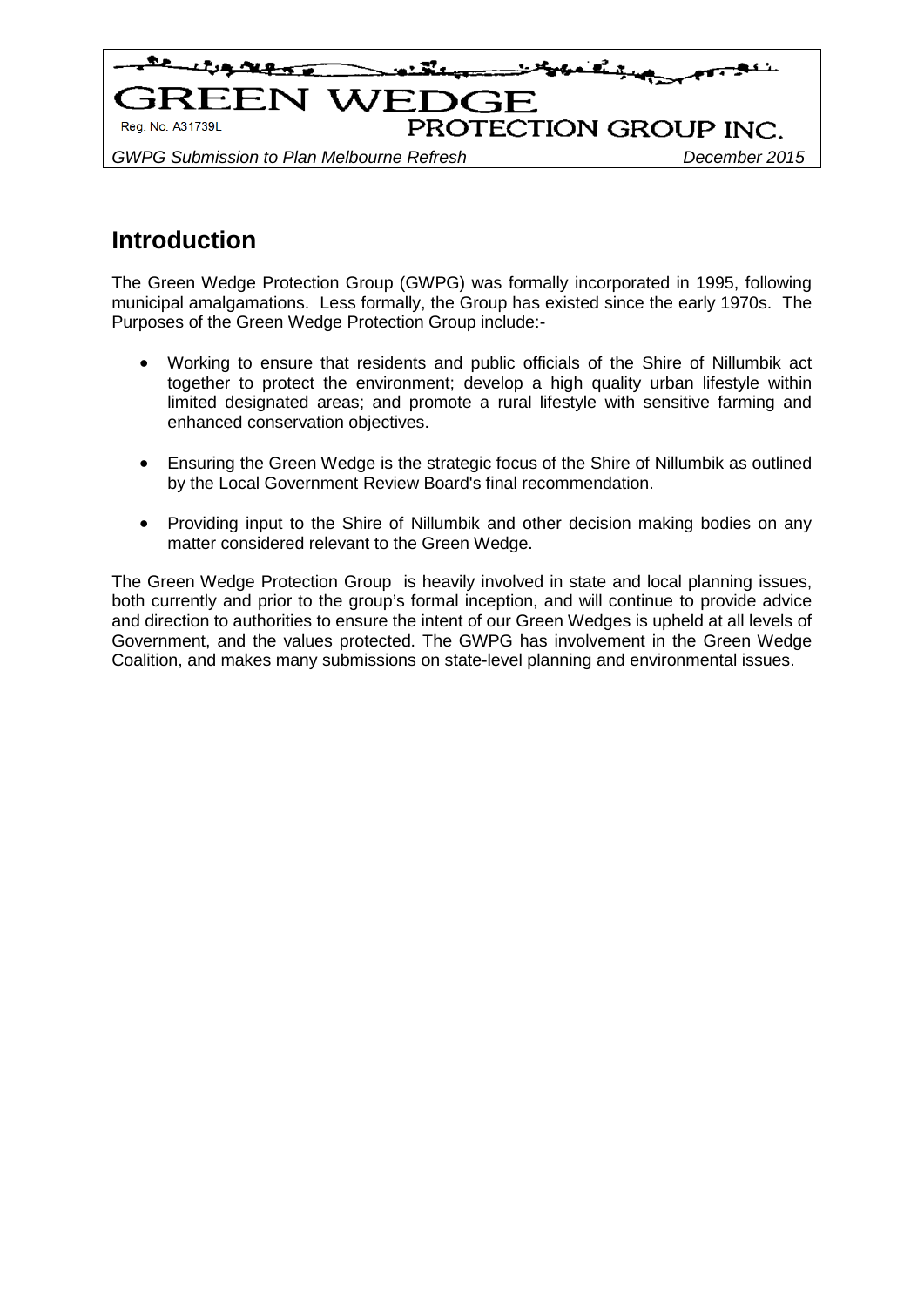# **Planning Commentary**

Planning, done correctly, is an evolutionary process. Presently, planning is the domain of large commercial developers, and as a result has had serious impacts on the planning decisions made at a political level. Planning has become a political football that lacks credibility because of its ad hoc approach to a myriad of issues that interact and require immense understanding, detailed knowledge of past, present and future trends and a comprehensive understanding of planning principles. Politicians are not planners and over the last ten or so years have proved this beyond any doubt. For planning to remain at arm's length from developer influence, it is imperative that developer contributions to political parties be banned.

A consistent commitment to a planning strategy requires its regular review. A review should consider, at the very least, present and projected trends with regard to population, job prospects and location, family sizes, lifestyles, energy requirements, investment in commerce and industry, transport systems, land use and environment, and the equitable use and distribution of community resources. Collection and analysis of this information must be done by an independent, well supported government department. Planning must deliver consistency with adherence to solid planning strategies that will allow long term financial planning and commitment by all stake holders.

While the Green Wedges Coalition (GWC) is focussed on the preservation of those assets that make Melbourne one of the most liveable cities in the world, this group (the Green Wedge Protection Group) is also well aware that planning must be viewed in a holistic manner but focusses on the Shire of Nillumbik.

Preservation of the Green Wedges depends on the commitment to ensuring that the Urban Growth Boundary is inviolate. This has not been the case within the not too distant past. The GWC has been extremely disappointed by the incursions into the Green Wedges on grounds that lacked planning strategy – for example, grounds such as housing affordability or boundary anomalies. It is obvious that the requirements for expansion of the UGB are inadequate, thus strategic criteria needs to be included in Plan Melbourne Refresh.

Presently, the pressure on the Green Wedges is both external and internal to the UGB. Externally, the problems are extensive as covered within this submission. Internally, there are strategies that can be put in place that will reduce future pressure to expand the UGB. The 1981 MMBW Metropolitan Strategy Implementation recommended (p10 3.2 Metropolitan Objectives, dot point 3) "to optimise the use of the existing infrastructure and resources of the metropolitan area" - this objective is still relevant today.

There is also an urgent necessity to increase the density of green field development. If there was a doubling of density within green field development it would double the life span of the land currently available within the UGB. This would provide 50-100 years of future growth, depending on whose planning statistics are used. The GWC accept that future population growth predictions will be -at best - rubbery, however independently researched figures are a planning requirement.

It is time to re-establish planning as "above" politics. A uniform approach by all parties to the future of our great city is imperative if certainty for all stake holders is to return.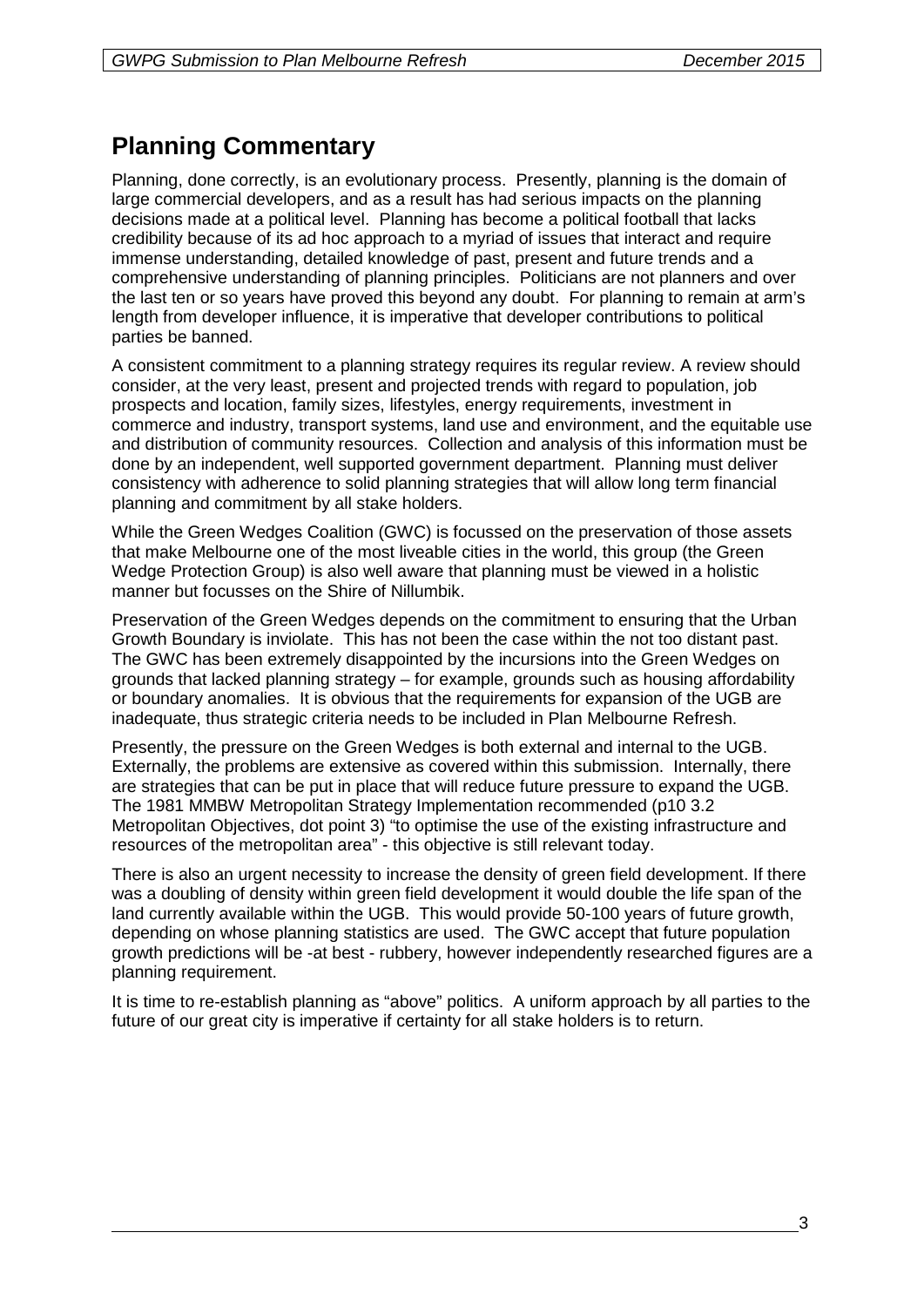## **Green Wedges Coalition Submission:**

This group (GWPG) is a member of the Green Wedges Coalition (GWC) and fully support and endorse their submission to Plan Melbourne Refresh.

### **Local Concerns re. Shire of Nillumbik**

Green Wedge Protection Group share many concerns with the Green Wedges Coalition. However, our submission focusses on the local issues that would result from the proposed planning changes within Plan Melbourne Refresh.

### *Planning Issues*

Our concerns with the current version of Plan Melbourne Refresh include the following:

- Loss of in-conjunction rule within Rural Conservation Zone (RCV) removal of In Conjunction requirements will open up a Pandoras box, paving the way for a plethora of inappropriate land uses in an area that is valued for environmental values and open spaces
- Loss of Section 173 agreements without on-title protection of certain land values, there remains few options to guarantee ongoing protection of those values into the future, and places the security of existing Section 173 Agreements in doubt.
- Allowing subdivision of Lots less than the zone minimum lot size this would then open the door to be potentially subdivide again, Lots that are already smaller than allowed in the land use zone.
- Within RCZ, loss of prohibited innominate default, insofar as the Plan Melbourne Refresh proposes a change in control of innominate used has from prohibited to permit required – removal of Prohibited Use opens the gate to a plethora of inappropriate land uses that potentially may be permitted.
- Commercialisation of the Green Wedge and Rural Conservation Zones.
- Reducing the Net Gain policies relating to vegetation loss to No Net Loss the GWPG has major concerns with this, as it is seen as a major step backward. Decades of research and development have been input into the formulation of the Net Gain policies and procedures, in an attempt to address crumbling ecosystems due to ongoing vegetation and habitat loss. Reverting to No Net Loss lacks insight.
- Green wedges should be recognised as an entity within the Plan Melbourne.
- We are seeking the introduction of a Planning authority for the administration of Green Wedges.
- We would suggest that there needs to be a review of the Green Wedge, Green Wedge A, and Rural Conservation Zones. This could encompass a full review – or just a straight reversal of the changes made in Sept Nov 2013 by Minister Guy.
- Grazing of domestic animals in bushland. There is a major lack of planning controls to adequately protect against incremental loss of habitat values in remanet